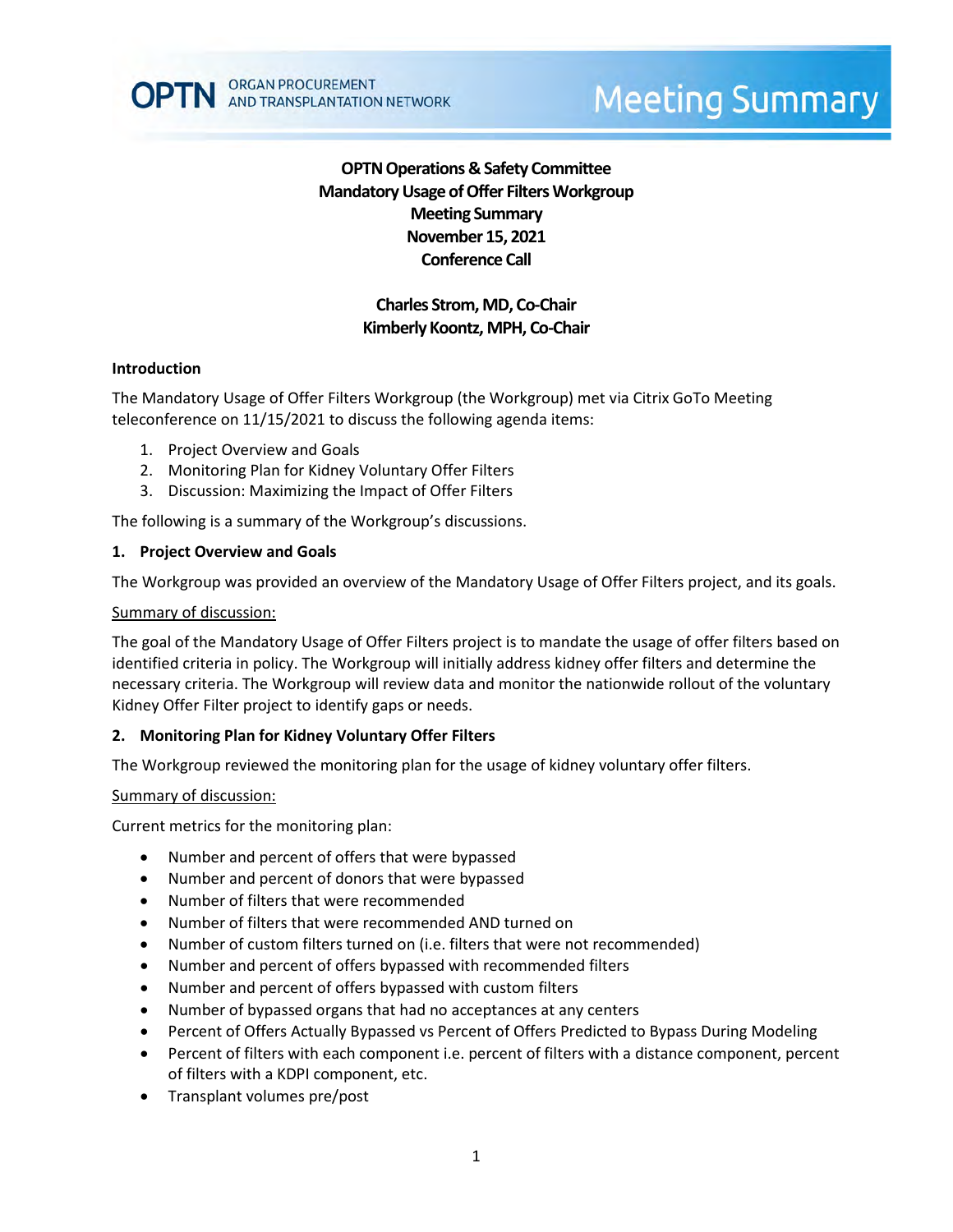- Percent change in transplant volume pre/post
- Average cold time pre/post
- Time from allocation initiation to acceptance pre/post

There were no comments or questions.

### Next Steps:

The Workgroup will consider additional metrics that should be included in the monitoring plan.

# **3. Overview and Discussion: Kidney Offer Filters**

The Workgroup began discussing mandatory offer filters. The Workgroup welcomed the OPTN President who shared his perspective on the history of this work and the potential future in maximizing offer filters.

# Summary of discussion:

A member asked whether the Workgroup is going to determine an acceptable acceptance rate to hold transplant programs accountable, or will transplant programs determine that based on program level data. A Chair responded that that is a critical question the Workgroup will need to answer. The Chair added that it will also be necessary to determine who will be the entity holding transplant programs responsible. The OPTN President stated that due to the project being within an OPTN workgroup, it would be expected that an OPTN mechanism be utilized. The OPTN President added that leaving the burden on organ procurement organizations (OPOs) may be unwarranted.

A member stated that some transplant programs utilize vendors to filter organ offers. The member asked whether mandating usage of offer filters can be achieved without affecting these businesses. A Chair responded that transplant programs that utilize vendors should still be expected to have certain offer filters in place. The OPTN President stated that if offer filters are optimally utilized then a transplant program could experience cost savings by eliminating use of vendors and investing in other resources. Another member added that some vendors evaluate organ offers for multiple programs so the vendors are also overwhelmed with calls; utilizing organ offer filters may result in more efficiency for the vendors.

A Chair stated that utilizing offer filters results in the procurement teams receiving less calls, as well as the accepting transplant program receiving the organ sooner, resulting in less cold ischemic time of the organ.

The Workgroup agreed it will be important to make candidate specific filters. A member added that candidate specific filters will increase the efficiency of the system more than solely program specific filters.

A Chair asked how transplant programs would be best informed regarding the implementation of kidney voluntary offer filters. A member responded that webinars to show examples of how to correctly apply offer filters would be helpful. The OPTN President stated that the quality teams at transplant programs should be targeted. Another member suggested providing a presentation to members during OPTN regional meetings.

A member asked if the kidney voluntary organ offer filters will be able to be applied to test lists. Staff responded that the kidney voluntary offer filters will not be rolled out to test lists, but will look into expanding functionality.

# Next steps: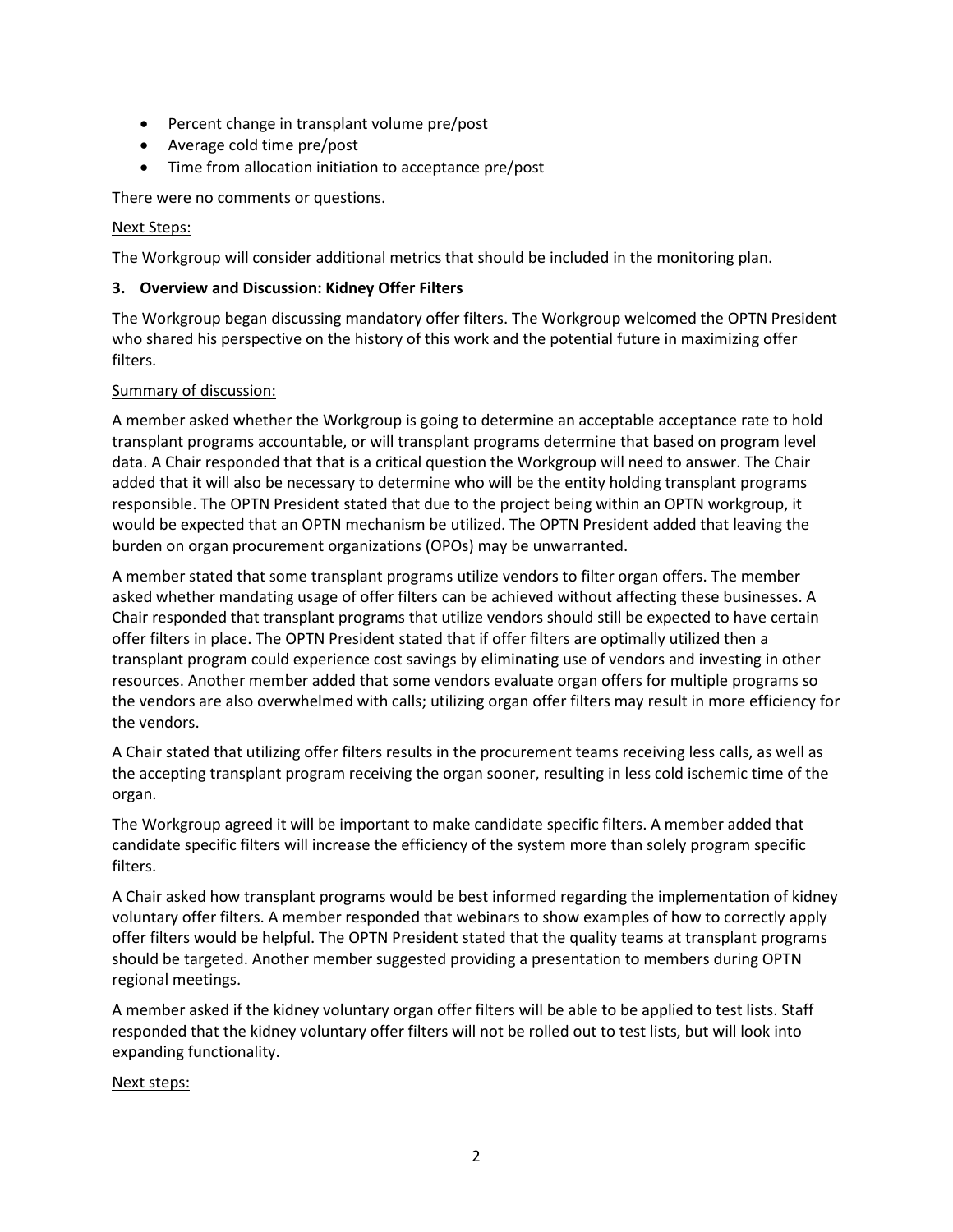The Workgroup will continue discussion on mandating offer filters for kidneys.

# **Upcoming Meeting**

• December 13, 2021 (teleconference)